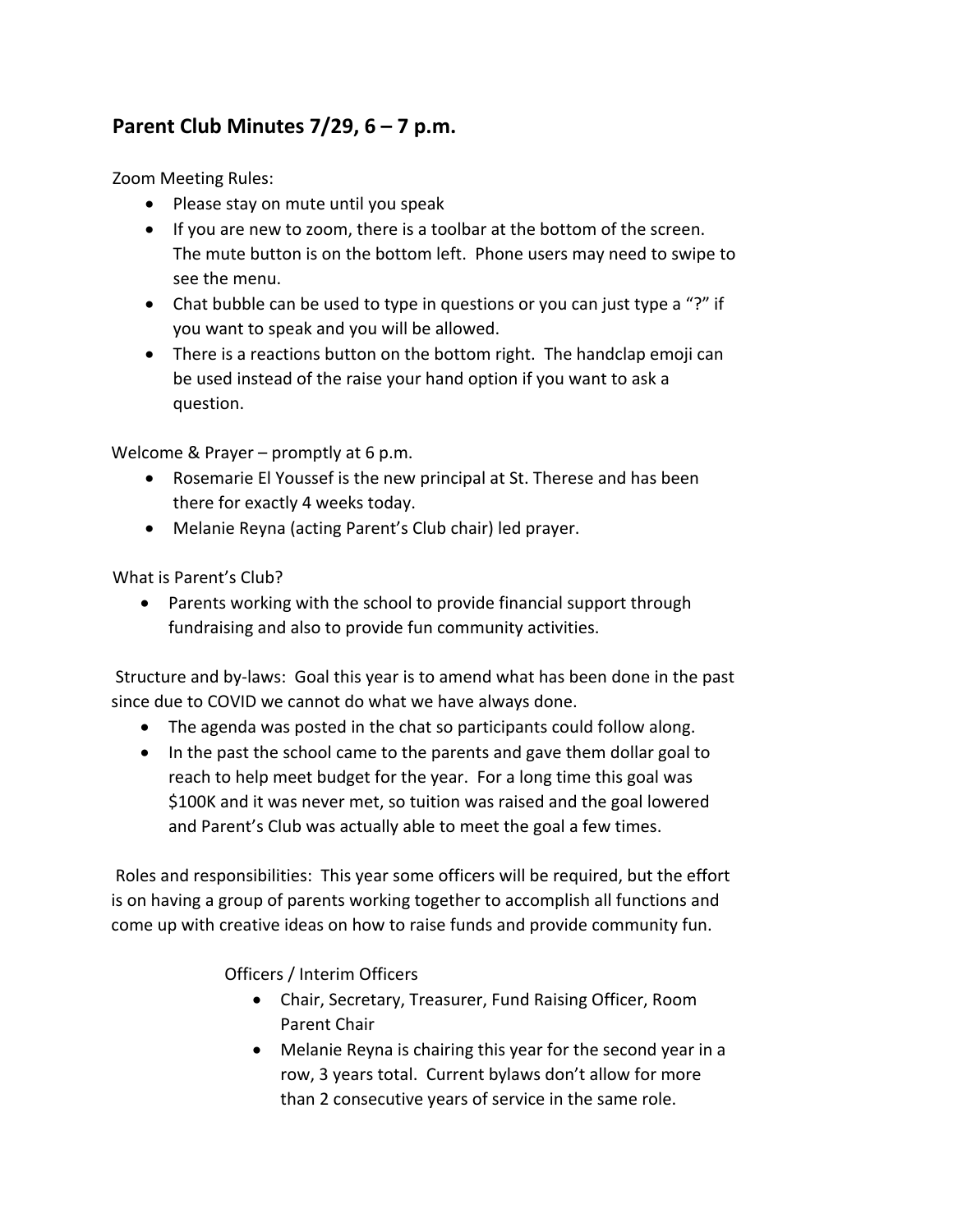- Anne Herold will be secretary to record minutes at every Parent Club meeting. These minutes will be emailed out to parents after every meeting so that the community knows what's going on.
- Anyone else can be on the committee so that no one person has to take on any one position. This committee will have meetings in addition to the Parent Club meetings to help restructure the bylaws and come up with new ideas. It will take all of us together this year to keep things going. Please remain after the meeting if you want to be part of this core group. Your name will be taken down and you will be invited to the meetings separately.
- Goal is also to email out the agenda for every Parent's Club meeting ahead of time so that parents know what is going on and can provide feedback even if they can't make the meeting. Feedback can be emailed to Rosemarie (elyoussefr@stthereseschool.org) and Melanie (melanie.reyna@usbank.com).

## Fundraising Requirement

How will COVID impact these fundraisers?

Auction: Due to COVID guidelines this likely won't be able to happen due to large group gatherings and we won't have enough time once we find out if it's possible to get all things lined up for an event this big.

Raffle/Bingo Night: According to state guidelines the raffle must be done in person at a public event. Due to COVID we cannot have a public event this large.

Jogathon: Due to current COVID guidelines we will definitely not be able to gather in October to do this. One suggestion has been to move this to Spring when guidelines may be different. This is also a large event to plan and may need more time than that.

New ideas? If you have new ideas and/or want to be part of the core group updating bylaws, coming up with new ways to fundraise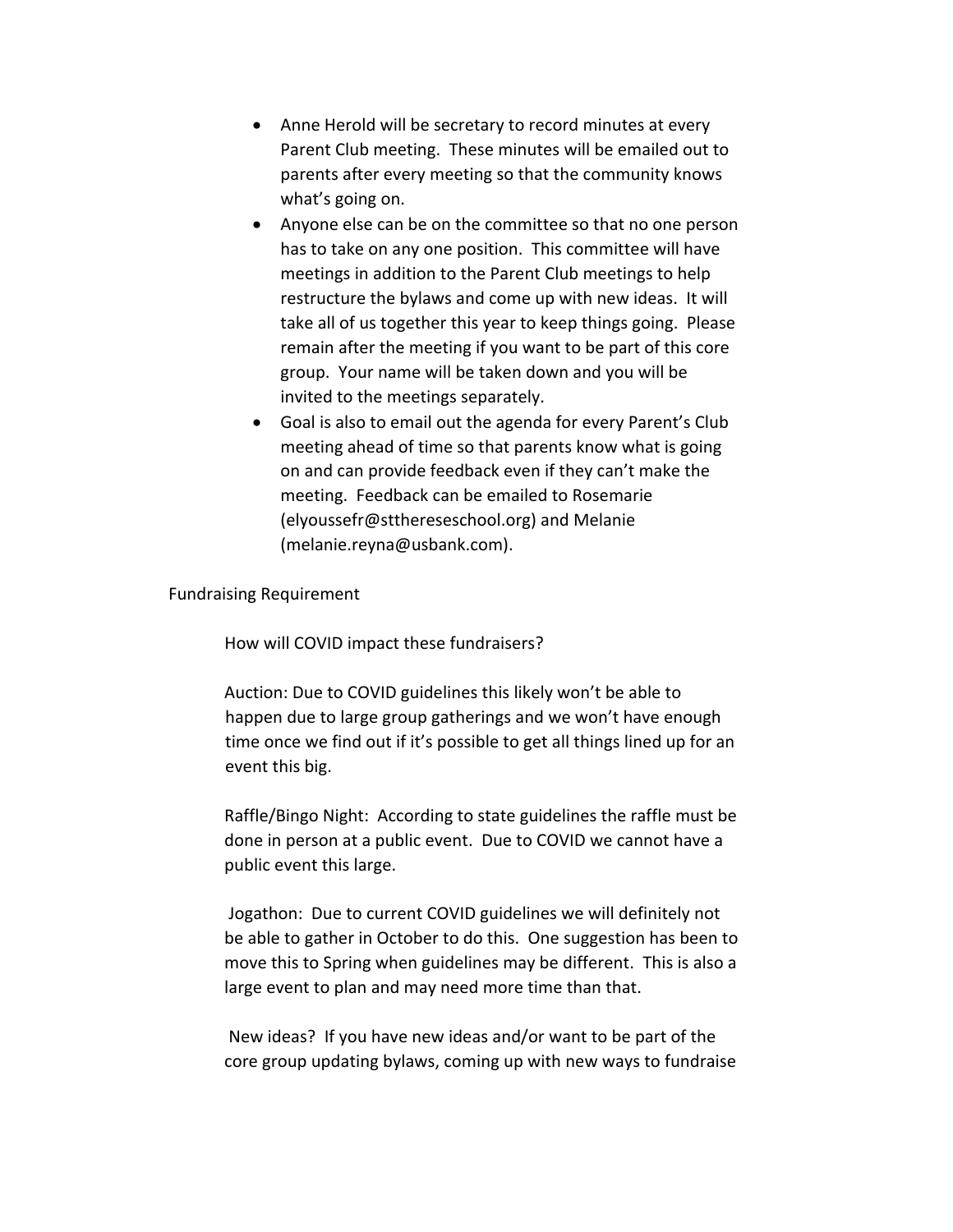and creating community fun please stay on after this meeting or email Rosemarie and Melanie.

Fair Share Requirement

- Since there won't be as many opportunities for in-school involvement this year we need to decide what the Fair Share Requirement should be.
- We don't want to completely take it away because we do want participation and parents want to participate.
- It was talked about last night that it should be about half this year, but if there is not enough opportunity to meet this requirement it will be readdressed

Scrip – No longer a requirement

- This program must be run by a parent volunteer and parents are not allowed to be in the school at this time due to COVID.
- If the school runs the program, the profits have to be reported as income and taxed.
- One thought is to possibly consider still giving what would have been given for the jogathon - \$250 per family.

Objective: Amend By-Laws by end of year based on what works for our community

Parent Comments:

- Can anyone join the parent's Club and are there fees for doing so? Yes anyone can join Parent's Club and there are no fees.
- Possible suggestion for fair share hours: have a phone tree for each classroom for new parents. Calls are made to each new parent in the class periodically to explain how things work and what is going on.
- Parent's Club and any fundraising activity should always have a chair and a co-chair. This is how the current bylaws are written, but it has never happened. The goal of amending the bylaws is to create a structure that anyone could step into and keep going.
- Many families have one or both parents laid off due to COVID. Is there anything in place to help with that? There are currently no more funds available to help with tuition assistance, but that could be something that the Parent's Club decides to take on.

Rosemarie and Melanie Comments: